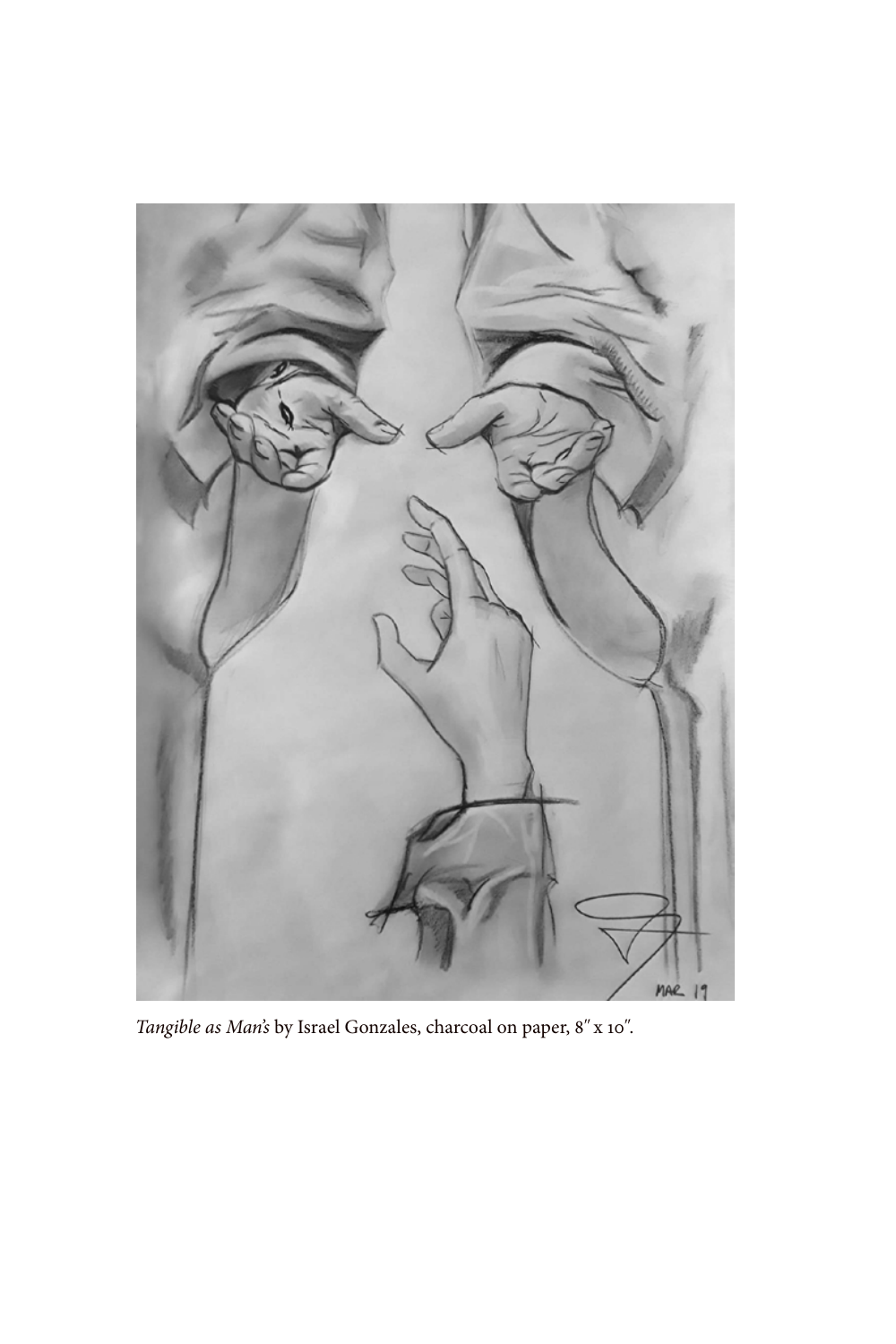## **When Did Joseph Smith Know the Father and the Son Have "Tangible" Bodies?**

*John W. Welch*

*The Father has a body of flesh and bones as tangible as man's; the Son also. (Doctrine and Covenants 130:22)*

Joseph Smith learned many things in the First Vision—it was a burst<br>of knowledge that poured down upon him in the spring of 1820. Parof knowledge that poured down upon him in the spring of 1820. Particularly, he was greeted by two divine beings, "whose brightness and glory defy all description." The first of the two, "pointing to the other," said, "This is My Beloved Son. Hear Him!" (JS–H 1:17). Joseph then listened as Jesus spoke. That experience gave more authoritative answers to questions about the Godhead than anyone in the world had received since the vision of Stephen, who saw a heavenly vision of Jesus, "the Son of man standing on the right hand of God," only a few years after Jesus's crucifixion and resurrection (Acts 7:55–56).

During his lifetime, Joseph spoke fairly often about his First Vision. Historians have grouped these accounts by author: four written by Joseph, five composed by others, and a dozen later reminiscences by people who heard him tell of the experience.<sup>1</sup> In addressing a variety of audiences, both formally and informally, these accounts consistently speak of the Father and the Son as two separate personages, who are described as having bodies and looking like each other. The Father called Joseph by name. They both spoke to him in English. He was told that his prayers

<sup>1.</sup> Dean C. Jessee, "The Earliest Accounts of Joseph Smith's First Vision," in *Opening the Heavens: Accounts of Divine Manifestations, 1820–1844*, ed. John W. Welch, 2d ed. (Provo, Utah: Brigham Young University Press; Salt Lake City, Utah: Deseret Book, 2017), 1–35.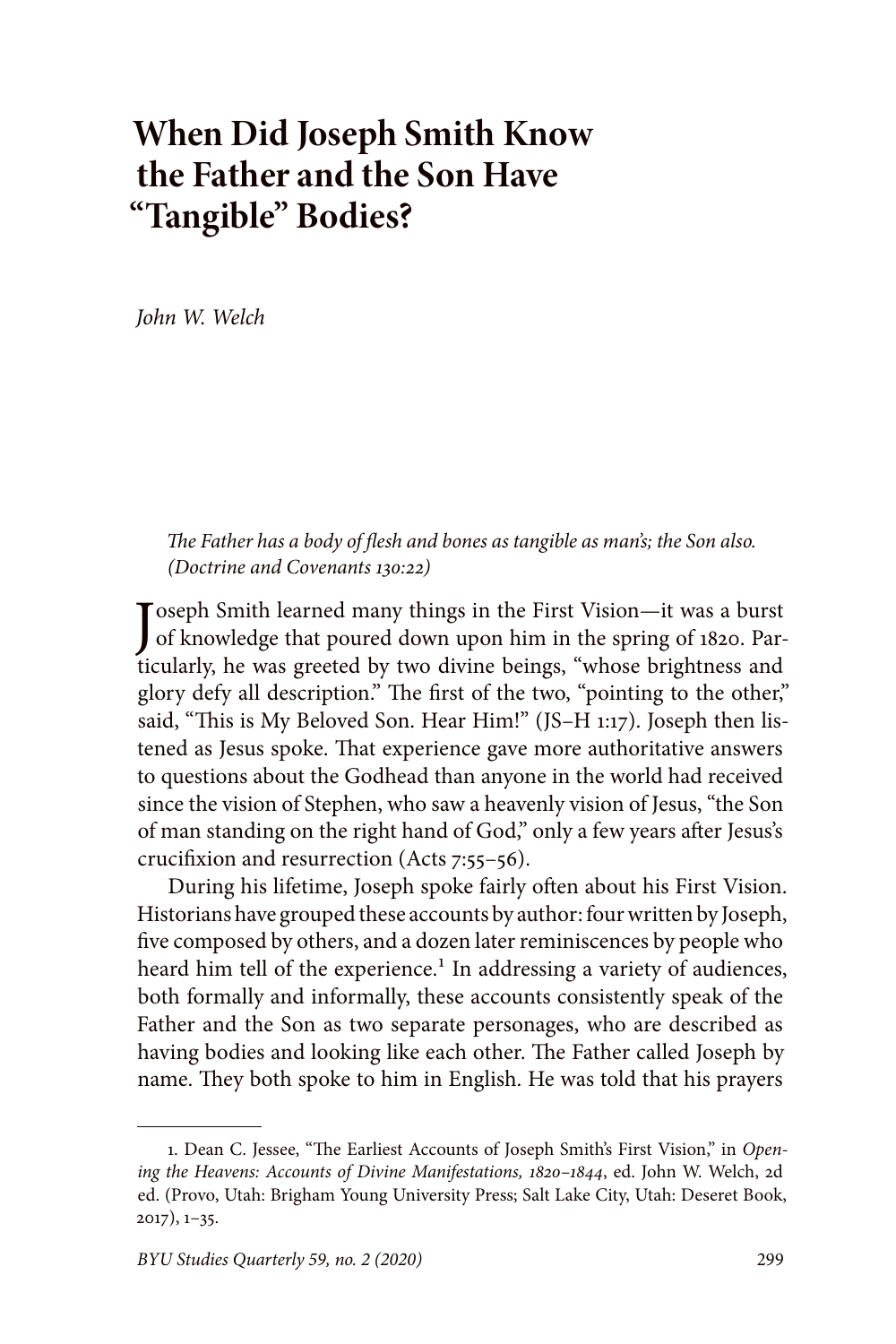were answered, that his sins were forgiven, that he should not join any of the existing churches, that he should keep God's commandments, and many other things. He was left wholly exhausted but completely filled with love and joy, knowing that God had a work for him to do. In many ways, this experience was both spiritual and physical.

Twenty-three years later, on Sunday, April 2, 1843, in Ramus, Illinois, Joseph spoke more clearly than ever before about the *tangible* nature of the exalted bodies of God the Father and his Son, Jesus Christ. He also stated how those two divine beings relate to and are different from the Holy Ghost, the third member of the Godhead. He said, "The Father has a body of flesh and bones as tangible as man's; the Son also; but the Holy Ghost has not a body of flesh and bones, but is a personage of Spirit" (D&C 130:22).

To best understand these words found in Doctrine and Covenants 130, it helps to consider the context in which these statements were made. The events of that day, April 2, 1843, are reported in detail in the journal kept for Joseph by his scribes, which is now available in the Joseph Smith Papers.<sup>2</sup> It was a conference Sunday, and Apostle Orson Hyde had been asked to speak. It may have been something of a homecoming for him. He had arrived back in Nauvoo only four months earlier, on December 7, 1842, "having been away from his family for 967 days and traveling over twenty thousand miles"<sup>3</sup> on his famous mission to dedicate the Holy Land for the return of the Jewish people. During his almost-three years away, Orson had missed a season of booming growth and soaring doctrinal developments in Nauvoo.

Beginning on page 35 of that journal, we learn that Elder Hyde opened his remarks at the 10:00 a.m. session with words about the Second Coming of Christ found in 1 John 3:2, which reads, "When he shall appear, **we shall be like him**." Toward the end of his remarks, Elder Hyde spoke about John 14:23, which reads, "If a man love me, he will keep my words: and my Father will love him, and we will come unto him, and make **our abode** with him." He then added, "It is our privilege to have **the father & son dwelling in our hearts**."4

<sup>2.</sup> See "Journal, December 1842–June 1844; Book 2, 10 March 1843–14 July 1843," 35–45, The Joseph Smith Papers, [https://www.josephsmithpapers.org/paper-summary/](https://www.josephsmithpapers.org/paper-summary/journal-december-1842-june-1844-book-2-10-march-1843-14-july-1843/43) [journal-december-1842-june-1844-book-2-10-march-1843-14-july-1843/43.](https://www.josephsmithpapers.org/paper-summary/journal-december-1842-june-1844-book-2-10-march-1843-14-july-1843/43)

<sup>3.</sup> Roy B. Huff, "Orson Hyde: A Life of Lessons Learned," *Religious Educator* 3, no. 2 (2002): 167–83, [https://rsc.byu.edu/vol-3-no-2-2002/orson-hyde-life-lessons-learned.](https://rsc.byu.edu/vol-3-no-2-2002/orson-hyde-life-lessons-learned)

<sup>4. &</sup>quot;Journal," 35. Certain spellings adjusted; bolding, emphasis, and some punctuation added throughout this section.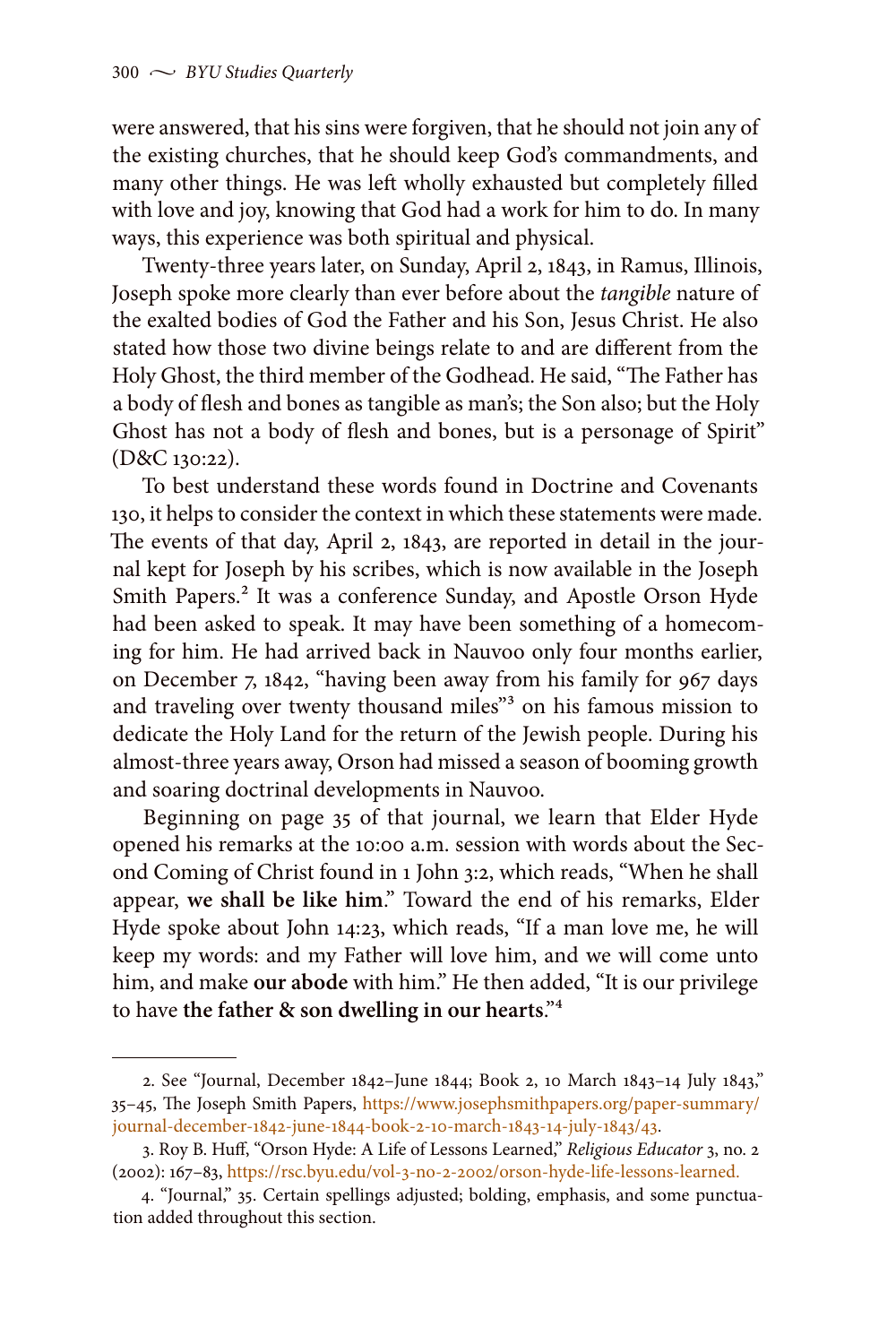During the noon hour, Joseph and others had a meal at his sister Sophronia's home. Joseph kindly said to Elder Hyde, "I am going to offer *some corrections* to you," to which Hyde sincerely replied, "They shall be thankfully received." Joseph then said, "When he shall appear we shall **see** him **as he is**. we shall see that **he is a man like ourselves**.— And that same sociality which exists amogt [amongst] us here will exist amo[n]g us there only it will be coupled with eternl glory which glory we do not now enjoy." And then, regarding John 14:23, Joseph added, "**The appearing of the father and of the Son in that verse is a personal appearance.—to say that the father and the Son dwells in a mans heart is an old Sectarian notion. and is not correct. There are no angels who administer to this earth but who belong or have belongd to this earth.**"5

Following the 1:00 p.m. session, the Church authorities had dinner at Benjamin Johnson's home, gathering there at 7:00 p.m. There Joseph elaborated further, giving more words of revelation that have since been included in Doctrine and Covenants 130: "Whatever principle of inteligence we attain unto in this life. it will rise with us in the revalatin [revelation], and if a person gains more knowledge and intelignce. through his obedience & diligence. than another he will have so much the advantage in the world to come—There is a law irrevocably decreed in heaven. before the foundation of the world upon which all blessings are predicated and when we obtain a blessing it is by obedience to the law upon which that blessing is predicated."<sup>6</sup>

At that point, Joseph "again *revertd to Elders Hyde mistake.*" Joseph said, "**The Father has a body of flesh & bones as tangible as mans** [the manuscript here may also be read as saying "as tangible as *ours*"] **the Son also**, but the Holy Ghost is a personage of spirit.— and a person cannot have the personage of the H G [Holy Ghost] in his heart he may recive the gift of the holy Ghost. **it may descend upon him but not to tarry with him**."7

At the end of the dinner, Joseph "calld upon Elder Hyde to get up. & fulfil his covenant [or agreement] to preach ¼ of an hour." But "Elder Hyde arose & said Brothers & Sisters I feel as though all had been Said that can be said. I can say nothing but bless you."8

<sup>5. &</sup>quot;Journal," 37–38.

<sup>6. &</sup>quot;Journal," 42.

<sup>7. &</sup>quot;Journal," 42–43.

<sup>8. &</sup>quot;Journal," 44.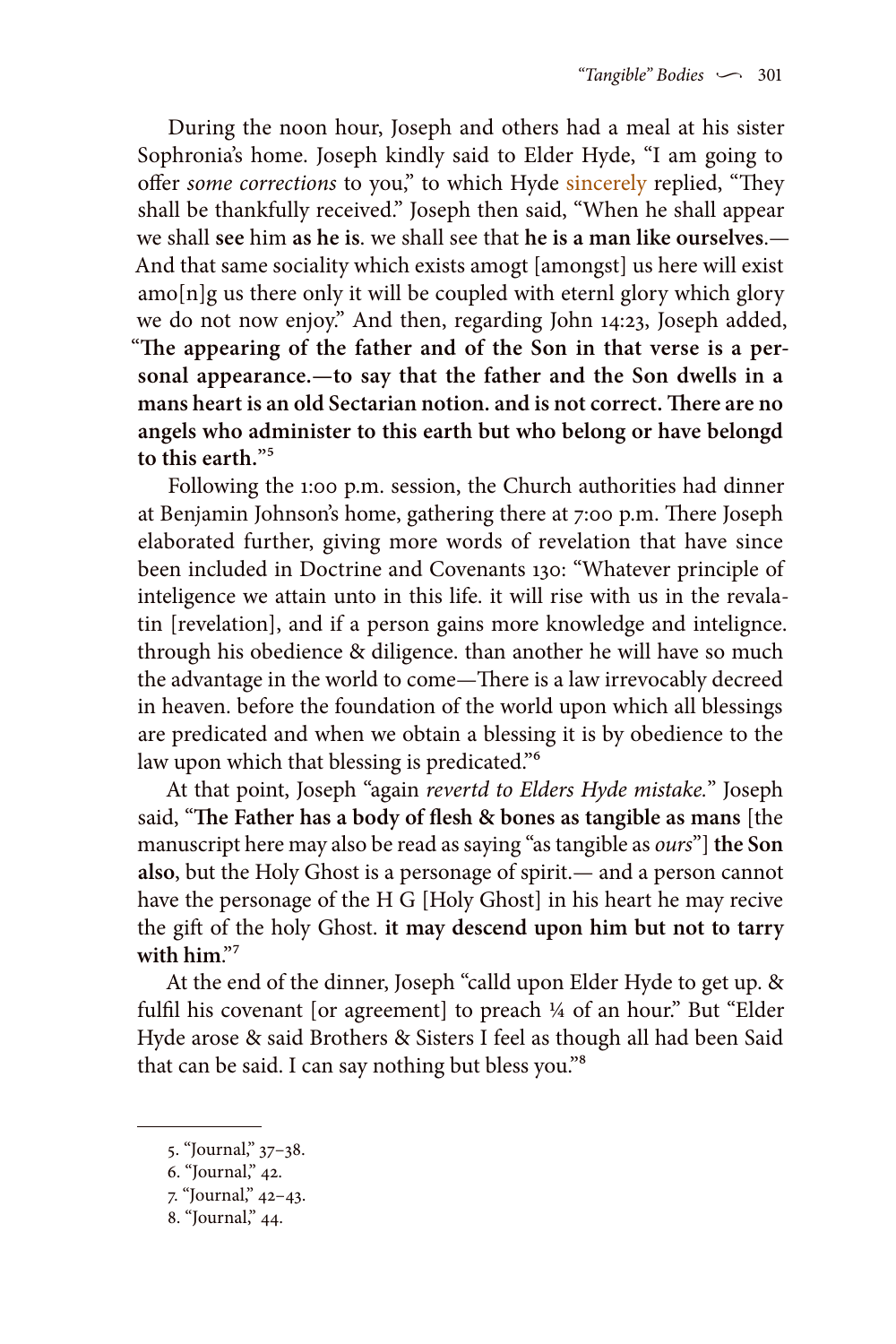While the Prophet Joseph spoke politely in correcting Orson Hyde, he was firm in rejecting any idea that God is a spirit who "dwells" or "abides" in our hearts, calling this idea "an old Sectarian notion" that "is not correct." While the Holy Ghost may "descend" upon us (as occurred at Christ's baptism), his role is not to "tarry with," "dwell in," or "remain" with us.<sup>9</sup> Joseph also said that when Christ appears, we shall see him "as he is"—namely, that he is "a man *like ourselves,*" and that "the Father has a body of flesh & bones *as tangible as mans.*" And regarding the coming of the Father and the Son as promised in John 14:23, Joseph said that those words refer to "a *personal appearance.*" All of these points relate to the central idea that the Father in Heaven has a tangible body, differing from a spirit body.

Over his lifetime, Joseph had come to know the essential, tangible nature of the celestial bodies of God the Father and his Son. Joseph could have learned these things in several ways:

- 1. Most of all, he had likely learned this from his experience with the Father and the Son during his First Vision in 1820.
- 2. This certitude was mutually confirmed through his inspired and reasoned work translating the Book of Mormon in 1829 and the Bible in 1832.
- 3. His knowledge of divine physicality was reinforced by many personal appearances to him by other embodied heavenly messengers from 1823 to 1836. Considering each of these three ways adds to our appreciation of Joseph's learning process.

## **The First Vision**

Joseph's First Vision in the grove in 1820 would seem to be the primary and most likely point in time at which Joseph learned that the Father has a tangible body of flesh and bones. On no other occasion that we know of was Joseph in such close proximity with Heavenly Father.

Joseph's reports of the First Vision repeatedly emphasize the reality and physicality of that experience. He remarked on the beautiful

<sup>9.</sup> It is possible that Joseph was sensitive to the enduring and personal sign of the Holy Ghost that was given especially to Jesus. John testified that God, who had sent him to baptize, "said unto me, Upon whom thou shalt see the Spirit descending, *and remaining* [*menon*] on him, the same is he which baptizeth with the Holy Ghost" (John 1:33), emphasis added. John bore record further that he indeed "saw the Spirit descending from heaven like a dove, and it abode [*emeinen*] upon him" (John 1:32). For other people, however, the Holy Ghost does not tarry, dwell, or remain.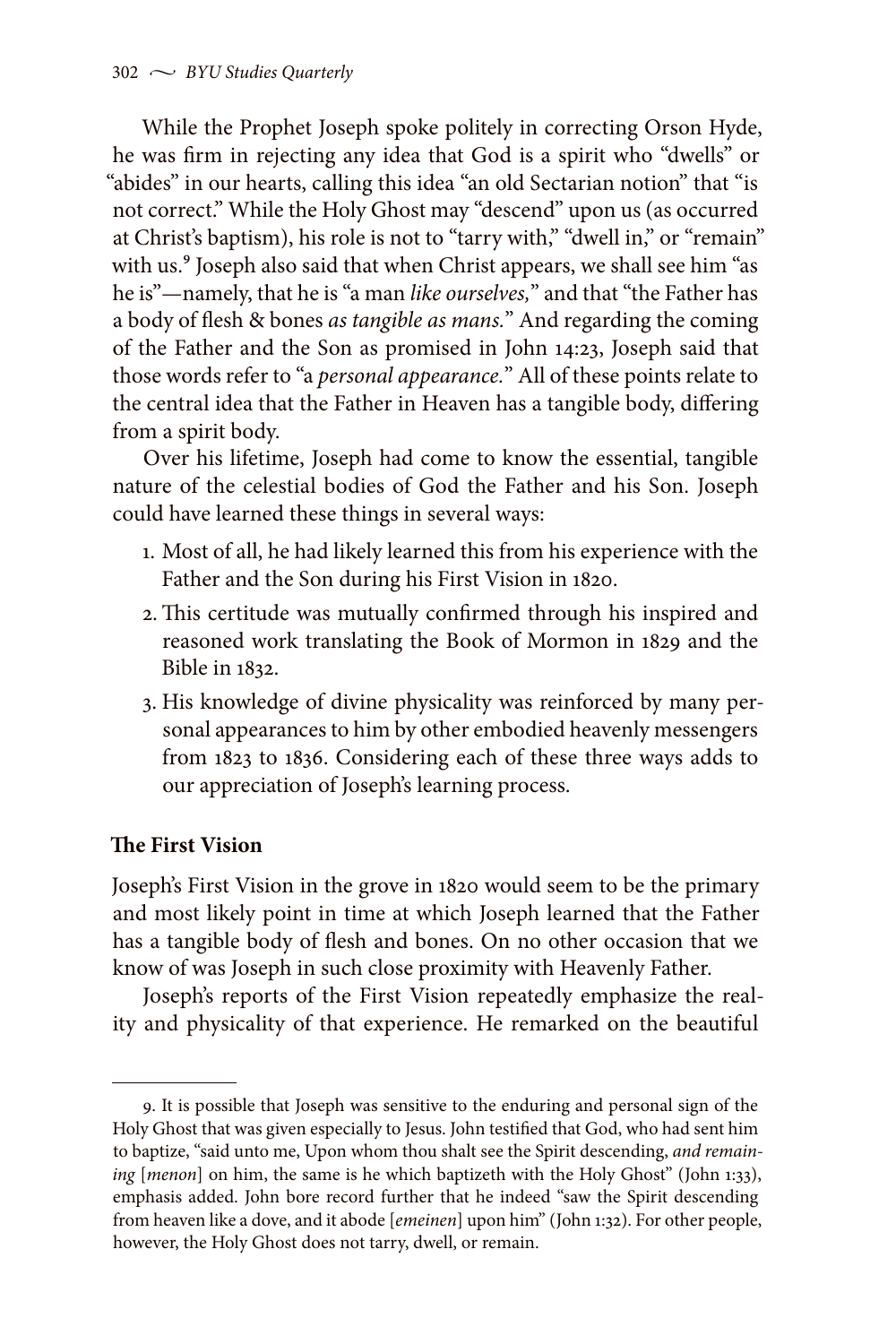weather that day, where he had left his ax the night before, the trees, and other concrete details. He described the thickness of the darkness of the evil power that bound his tongue and almost killed him, and he especially noted the extreme brightness and high heat of the pillar of fiery light that at first greatly alarmed him. The realities in his account ring true. Joseph does not speak of this visitation as being a dream or an outof-body experience. As episode 5 of the Joseph Smith Papers podcast states, Joseph was "adamant that this is something more real, that this is something more tangible" than just a vision.<sup>10</sup>

Significantly, Joseph did not say in that 1843 conference that the Father and the Son have "physical" bodies. Saying that they have physical bodies would not be the same as saying that they have tangible bodies. Many "physical" things cannot be touched. For example, something may be too hot to be touched, but it is still physical, or it may be in a gaseous state that cannot be handled. Wind is physical, and air molecules are matter, but one would not call them "tangible," even though one can feel the wind when it blows.

Indeed, the word "tangible," which Joseph did use in 1843, comes from the Latin *tango,* meaning "I touch." At that time, it clearly meant, as it still does today, to be "perceptible by the touch; tactile."11 The word normally implies some human contact through touch, but because none of Joseph's accounts give any information in this regard, readers are left to ponder what might have calmed the anxious young Joseph as his First Vision unfolded. We can imagine that the voice and nearness of God were gentle and intimate. Because Joseph was called by name, it became clear that this Being knew him personally. The Father may have gestured with open arms; perhaps there was some kind of physical contact. While we don't know, of course, some physical interaction could have happened as they met.

When the Father and Son appeared, the finger of God was extended, pointing toward his Beloved Son. One thinks of the premortal Jehovah extending his finger to touch the sixteen stones of the brother of Jared (Ether 3:6) and of the finger of the great I Am writing the Ten Commandments on tablets of stone for Moses (Ex. 8:19; 31:18). Could the Father have also extended his finger toward Joseph? On February 2, 1893, in St. George,

<sup>10.</sup> Christopher Jones, guest, "It Caused Me Serious Reflection," transcript, January 5, 2020, *The First Vision: A Joseph Smith Papers Podcast,* Spencer W. McBride, host, 44:07, [https://www.josephsmithpapers.org/articles/the-first-vision-podcast-episode-5-transcr](https://www.josephsmithpapers.org/articles/the-first-vision-podcast-episode-5-transcript?highlight=tangible) [ipt?highlight=tangible](https://www.josephsmithpapers.org/articles/the-first-vision-podcast-episode-5-transcript?highlight=tangible).

<sup>11.</sup> Webster's 1828 Dictionary, s.v. "Tangible," accessed April 6, 2020, [http://websters](http://webstersdictionary1828.com/Dictionary/tangible) [dictionary1828.com/Dictionary/tangible](http://webstersdictionary1828.com/Dictionary/tangible).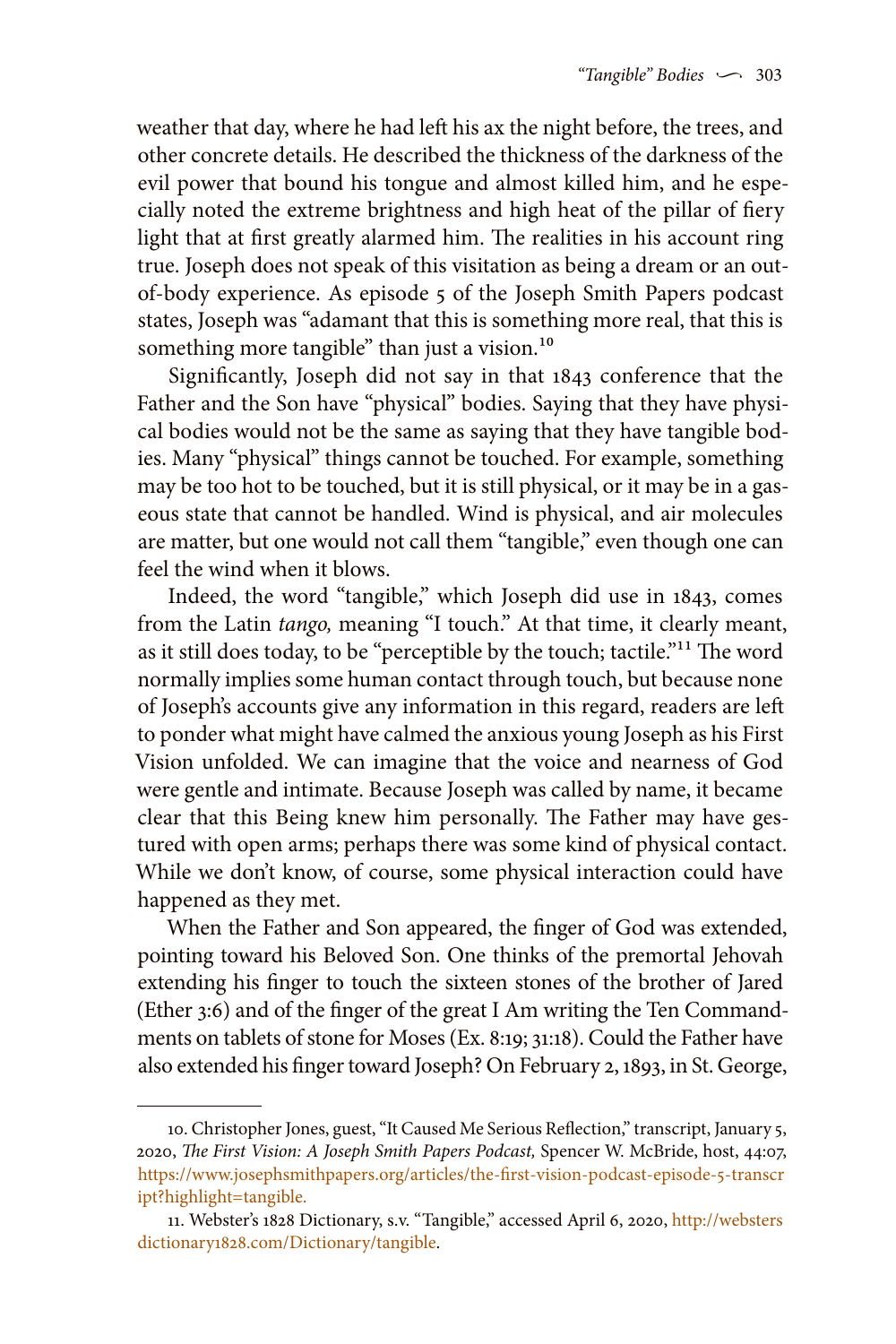Utah, John Alger<sup>12</sup> related a little-known account regarding Joseph's experience, which was written down that day in the detailed diary of Charles Lowell Walker.<sup>13</sup> According to Walker, Alger claimed that "God touched his [Joseph's] eyes with his finger and said 'Joseph this is my beloved Son hear him.' As soon as the Lord had touched his eyes with his finger he immediately saw the Savior." This allowed Joseph to turn his attention more particularly to the Son, who then instructed him. According to Walker, Alger had heard Joseph give this account when "he, John, was a small boy" in Kirtland, Ohio, in "the house of Father Smith," which would have been around 1833 when John was about thirteen years old. To make the point that Joseph had felt the touch, Alger went on to say "that Joseph while speaking of it put his finger to his right eye, suiting the action with the words so as to illustrate and at the same time impress the occurence on the minds of those unto whom He was speaking."<sup>14</sup> While this account is a late and singular recollection, Walker mentions details of Alger's experience clearly and specifically. It is not inconsistent to think that the finger of God first touched Joseph's eyes and then, as the 1838 account mentions, also gestured toward the Son.

Is it also possible that other tangible contacts occurred? Would it have been out of character for Jesus to have lovingly encircled Joseph in his arms? Or, since the Apostle Thomas in Jerusalem and 2,500 people in the Nephite city of Bountiful had been allowed to touch the wounds in the resurrected Jesus's hands, feet, and side, might not Jesus have offered the same to Joseph Smith? This would have been especially poignant, for in Joseph's earliest account Jesus said, "Joseph <my son> thy sins are forgiven thee.... I was crucifiyed for the world that all those who believe on my name may have Eternal life."<sup>15</sup>

As early as August 1836, it was reported by Reverend Truman Coe, a Presbyterian minister in Kirtland, that the Latter-day Saints "believe that

<sup>12.</sup> John Alger (1820–1897), no known relation to Fanny Alger, joined the Church in March 1832 at the age of eleven. John married Sarah Pulsipher on January 6, 1842, with Joseph performing their wedding in Nauvoo. They arrived in Utah in 1848 and settled in St. George in 1864. See [https://history.churchofjesuschrist.org/missionary/](https://history.churchofjesuschrist.org/missionary/individual/john-alger-1820?lang=eng) [individual/john-alger-1820?lang=eng](https://history.churchofjesuschrist.org/missionary/individual/john-alger-1820?lang=eng) and [https://www.familysearch.org/tree/person/](https://www.familysearch.org/tree/person/details/KWJZ-5JN) [details/KWJZ-5JN](https://www.familysearch.org/tree/person/details/KWJZ-5JN).

<sup>13.</sup> Charles Lowell Walker, *Diary of Charles Lowell Walker,* ed. A. Karl Larson and Katharine Miles Larson (Logan, Utah: Utah State University Press, 1980), February 2, 1893, 2:755–56.

<sup>14.</sup> Walker, *Charles Lowell Walker,* 2:756.

<sup>15. &</sup>quot;History, circa Summer 1832," 3, Joseph Smith Papers, accessed May 5, 2020, <https://www.josephsmithpapers.org/paper-summary/history-circa-summer-1832/3>.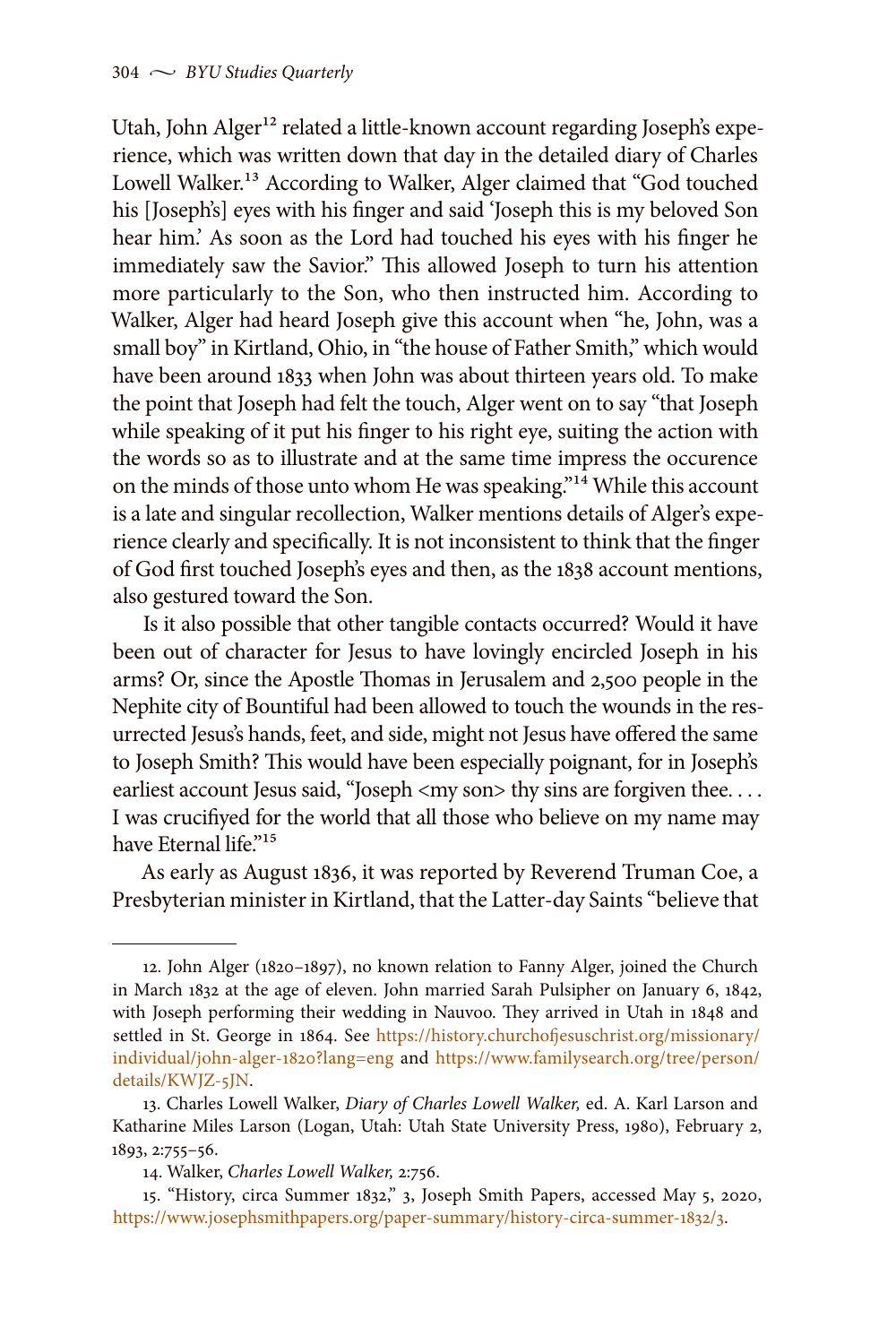the true God is a material being, composed of body and parts." Other statements by Latter-day Saints around that time confirm Coe's assertion.16 In Philadelphia in 1840, Orson Pratt and others discussed how God has revealed his corporeality, and how, as Samuel Bennett maintained, "in these last days hath his bodily presence been manifested."<sup>17</sup> As Steven C. Harper concluded based on several sources, Joseph Smith and others "were telling of the vision in the 1830s, and its implications for the trinity and materiality of God were asserted that early"18—earlier than people have previously thought—and these implications Joseph made explicitly and unambiguously clear in Ramus, Illinois, in 1843.

In addition, Joseph affirmed on April 2, 1843, that "the *appearing* of the father and of the Son," as mentioned in John 14:23, "is *a personal appearance.*"19 It would seem that Joseph had in mind here a specific "personal appearance" of the Father and of the Son, and what appearance

18. Steven C. Harper, *First Vision: Memory and Mormon Origins* (New York: Oxford University Press, 2019), 53–57. In addition to the recollection of John Alger (see note 14 above), others reported that Joseph spoke at least briefly about the First Vision on other occasions, including:

(a) in a testimony in 1833, as remembered by Milo Andrus on July 17, 1853. Papers of George D. Watt. MS 4534, box 2, disk 1. May 1853–July 1853 images 231–56, partial transcript in CR 100 317, box 2, folder 15, Church History Library, Salt Lake City, transcribed by LaJean Purcell Carruth, October 3, 2012, corrected October 2013;

(b) to believers in the spring of 1835 in Michigan, as written by Joseph Curtis in 1839. "History of Joseph Curtis," 5, MSS 1654, Church History Library;

(c) in a sermon in June of 1835 in Kirtland, as recalled by William Phelps. William W. Phelps to Sally Phelps, June 2, 1835, MS, Church History Library;

(d) in a personal conversation on November 9, 1835 in Kirtland, as recorded in Joseph's journal. Dean C. Jessee, Mark Ashurst-McGee, and Richard L. Jensen, eds., *Journals, Volume 1: 1832–1839,* The Joseph Smith Papers (Salt Lake City: Church Historian's Press, 2008), 87–88; and

(e) to a congregation in the summer of 1837 in Toronto, as reported by Mary Horne. M. Isabella Horne, "The Prophet Joseph Smith: Testimony of Sister M. Isabella Horne," *Relief Society Magazine* 38, no. 3 (March 1951): 158–60.

19. "Journal," 37, italics added.

<sup>16.</sup> Truman Coe, "Truman Coe's 1836 Description of Mormonism," ed. Milton V. Backman Jr., *BYU Studies* 17, no. 3 (Spring 1977): 8. "Composed of body and parts" stands in direct opposition to the language in the Westminster Confession. Another early assertion of God being embodied is found in Parley P. Pratt, *Mormonism Unveiled: Zion's Watchman Unmasked, and Its Editor, Mr. L.R. Sunderland, Exposed: Truth Vindicated: The Devil and Priestcraft in Danger!* (New York: Parley P. Pratt, 1838), 29.

<sup>17.</sup> Samuel Bennett, *A Few Remarks by Way of Reply to an Anonymous Scribbler, Calling Himself a Philanthropist: Disabusing the Church of Jesus Christ of Latter-day Saints of the Slanders and Falsehoods Which He Has Attempted to Fasten Upon It* (Philadelphia: Brown, Bicking and Guilpert, 1840), 11.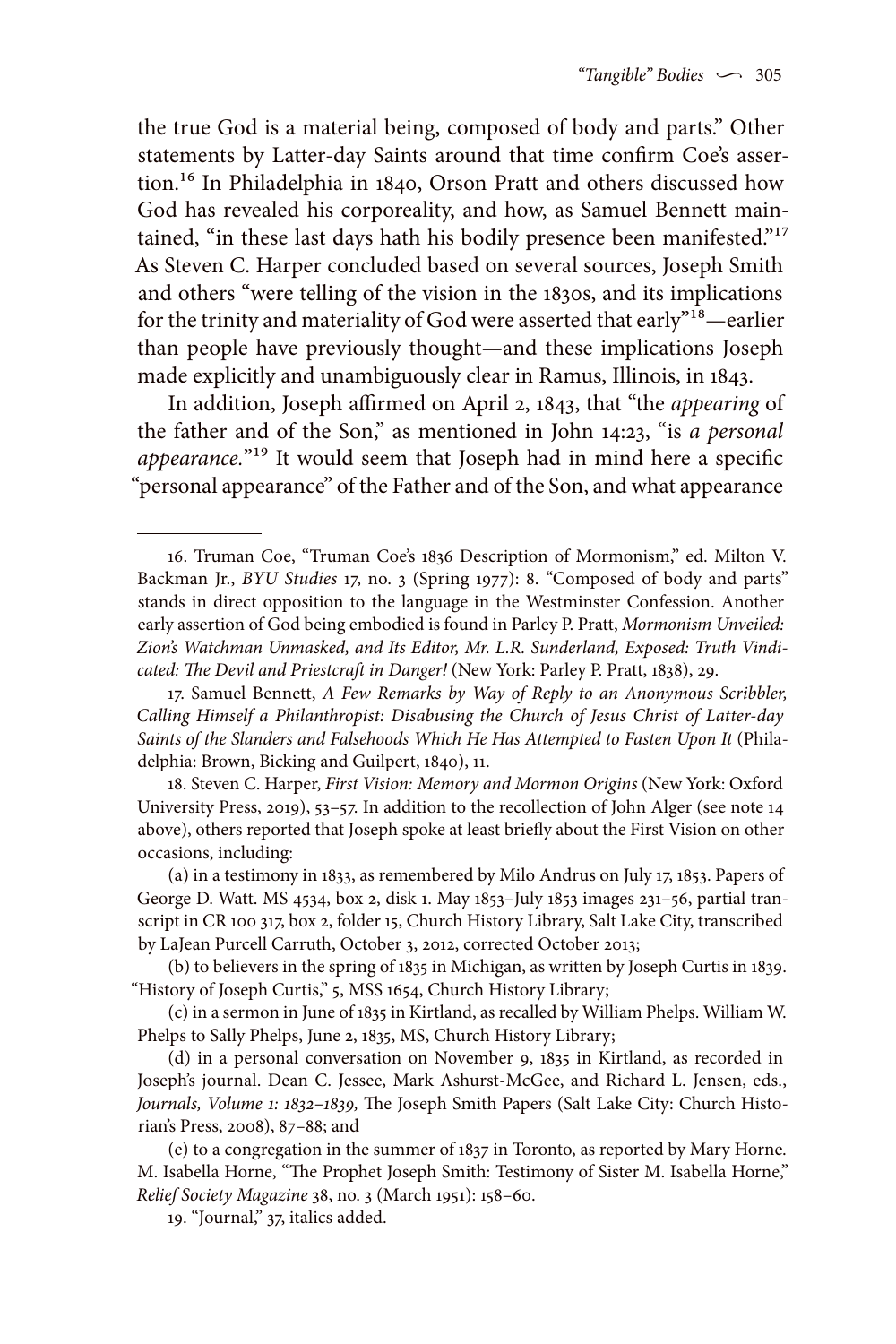of the Father and the Son could have been more "personal," "tangible," and real to Joseph than his own First Vision?

## **Joseph's Translations**

Joseph also learned and consistently taught several things about the tangible nature of the Godhead from the scriptures. From the New Testament, Joseph knew that Jesus had appeared with a tangible resurrected body to many on several occasions before he ascended into heaven from the Mount of Olives in Jerusalem. And from the Book of Mormon, Joseph knew that Jesus had retained his physical resurrected body even *after his ascension* to the Father when Jesus appeared to the Nephites (see 3 Ne. 15:1).

From his work on the Bible, Joseph learned much about the embodiment of God. One such instance comes from his work on John 4:24. Shortly before February 16, 1832, as Joseph Smith and Sidney Rigdon were working through the Gospel of John, they encountered the words of Jesus to the Samaritan woman at the well. After Jesus told her that the time was coming when righteous people would no longer worship the Father either on Mount Gerizim in Samaria or on the temple mount in Jerusalem, he revealed that, indeed, the hour had then come "when the true worshippers shall worship the Father in spirit and in truth: for the Father seeketh such to worship him" (John 4:23). Continuing, Jesus elaborated, "God is a Spirit: and they that worship him must worship him in spirit and in truth" (v. 24), or so reads the King James Version and most translations of this verse. In his rendition of these verses, however, Joseph excised the words "*is a*" and revised the statement to read, "For unto such [true worshippers] *hath* God *promised his* Spirit. And they who worship him, must worship in spirit and in truth."20 Joseph had learned by his own experiences in communing with God that the Father is not a spirit. And actually, the Greek in this verse, while being ordinary enough, is open to interpretation and elaboration. The Greek simply contains two nouns and tersely reads: *pneuma ho theós* (*pneuma* meaning "spirit," *ho theós* meaning "God").21

<sup>20.</sup> Joseph Smith Translation, John 4:26 (in John 4:24, note a).

<sup>21.</sup> While the Greek is and can be normally translated as "God is *a* spirit" (emphasis added), it can also be read as saying "God is spirit," "God is spiritual," or "God [promises] spirit." Joseph is not the only one to have noticed the incompleteness of this intentionally cryptic saying of Jesus. See, for example, Marcus Dods, "The Gospel of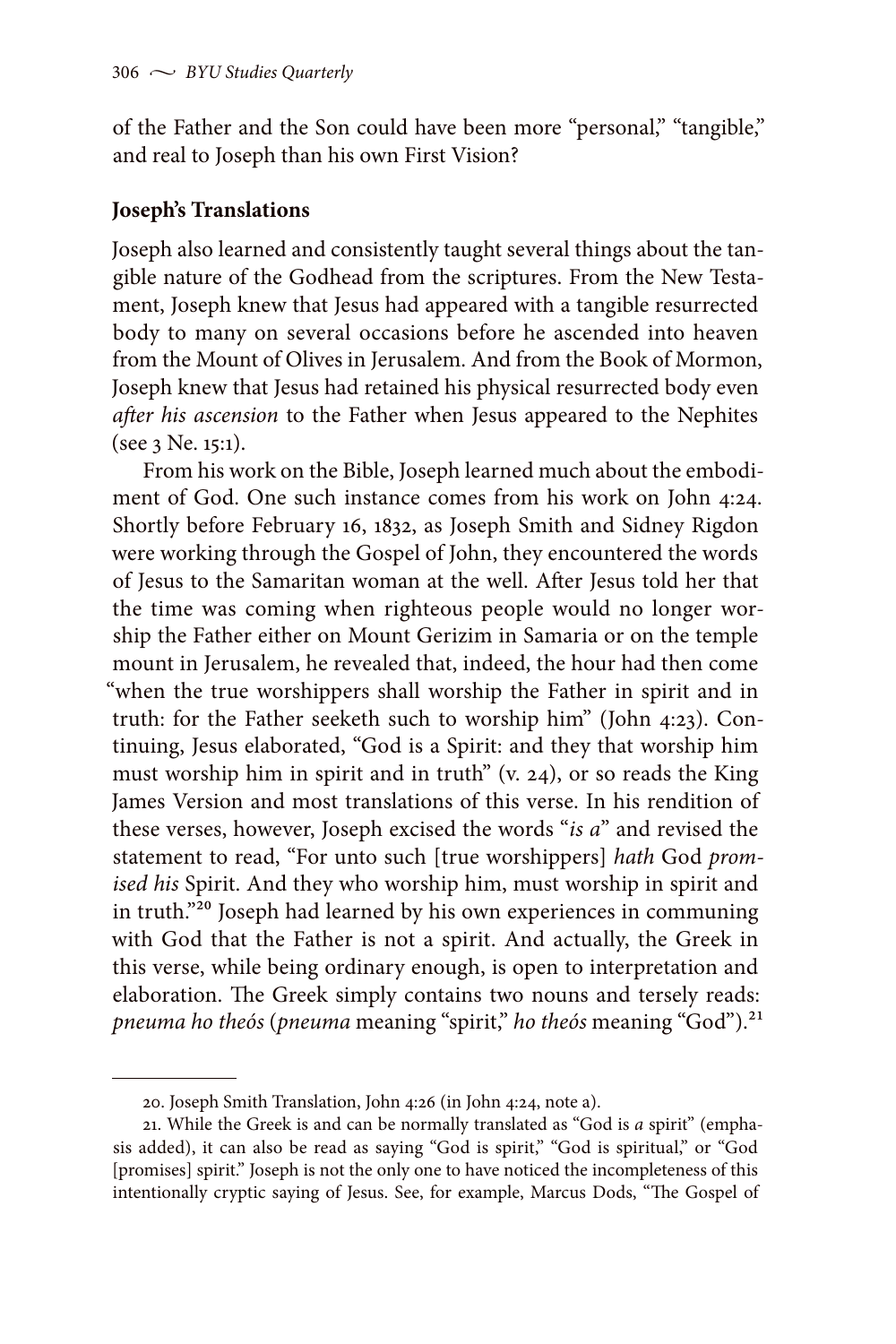Joseph also modified 1 John 4:12. Here the King James Version reads, "No man hath seen God at any time." Again Joseph added an important proviso: "No man hath seen God at any time, *except them who believe.*"22 Indeed, God the Father had been seen, and would be seen, by Joseph Smith and other believers with him on at least four occasions between 1831 and 1836: namely, on June 4, 1831, at the Morley farmhouse outside of Kirtland, Ohio; on February 16, 1832, in the John Johnson home in Hiram, Ohio (see D&C 76:19–23); on March 18, 1833, in the School of the Prophets, upstairs in the Newell K. Whitney Store; and on January 21, 1836, in the not-yet-completed Kirtland Temple (partially canonized in Doctrine and Covenants  $137$ ).<sup>23</sup> However, while God the Father was *seen* on those occasions, nothing indicates that Joseph learned on those occasions that God the Father has a *tangible* body.

Simple points of logic also reinforced Joseph's conclusive understanding of God's tangibility. Since Jesus still has a tangible resurrected body, and since he is "the express image of [God the Father's] person" (Heb. 1:3), then it would follow that the Father has a body every bit as tangible as the Son's. To the same effect, Jesus said, "He that hath seen me hath seen the Father" (John 14:9). And on April 2, 1843, when Joseph cited 1 John 3:2, which reads, "When he shall appear, . . . we shall see him as he is," he explained that statement by affirming, "We shall see that he is a man *like ourselves.*"

## **Heavenly Messengers**

Finally, numerous angelic visitations repeatedly confirmed to Joseph that resurrected beings have tangible bodies. While being ordained in May 1829 to the Aaronic Priesthood by John the Baptist and sometime thereafter to the Melchizedek Priesthood by Peter, James, and John, Joseph and Oliver Cowdery felt *hands* placed upon their heads. They spoke often of the physical sensation of those hands upon their heads

St. John," in *The Expositor's Greek Testament,* ed. W. Robertson Nicoll, 5 vols. (reprint, Grand Rapids: Eerdmans, 1970), 1:728 note to verse 24, who translates this as "God is Spirit," pointing out the comparison with "for God is light," not "a" light (1 John 1:5, *hoti ho theós phōs estin*), and "God is love," not "a" love (1 Jn. 4:8, *hoti ho theós agapē estin*). And after all, Jesus spoke in veiled terms on several encounters, notably as he spoke to the Samaritan woman throughout their encounter at the well in John 4.

<sup>22.</sup> Joseph Smith Translation, 1 John 4:12 (in 1 John 4:12, note a).

<sup>23.</sup> See Alexander L. Baugh, "Seventy-six Accounts of Joseph Smith's Visionary Experiences," in Welch, *Opening the Heavens,* 280–83.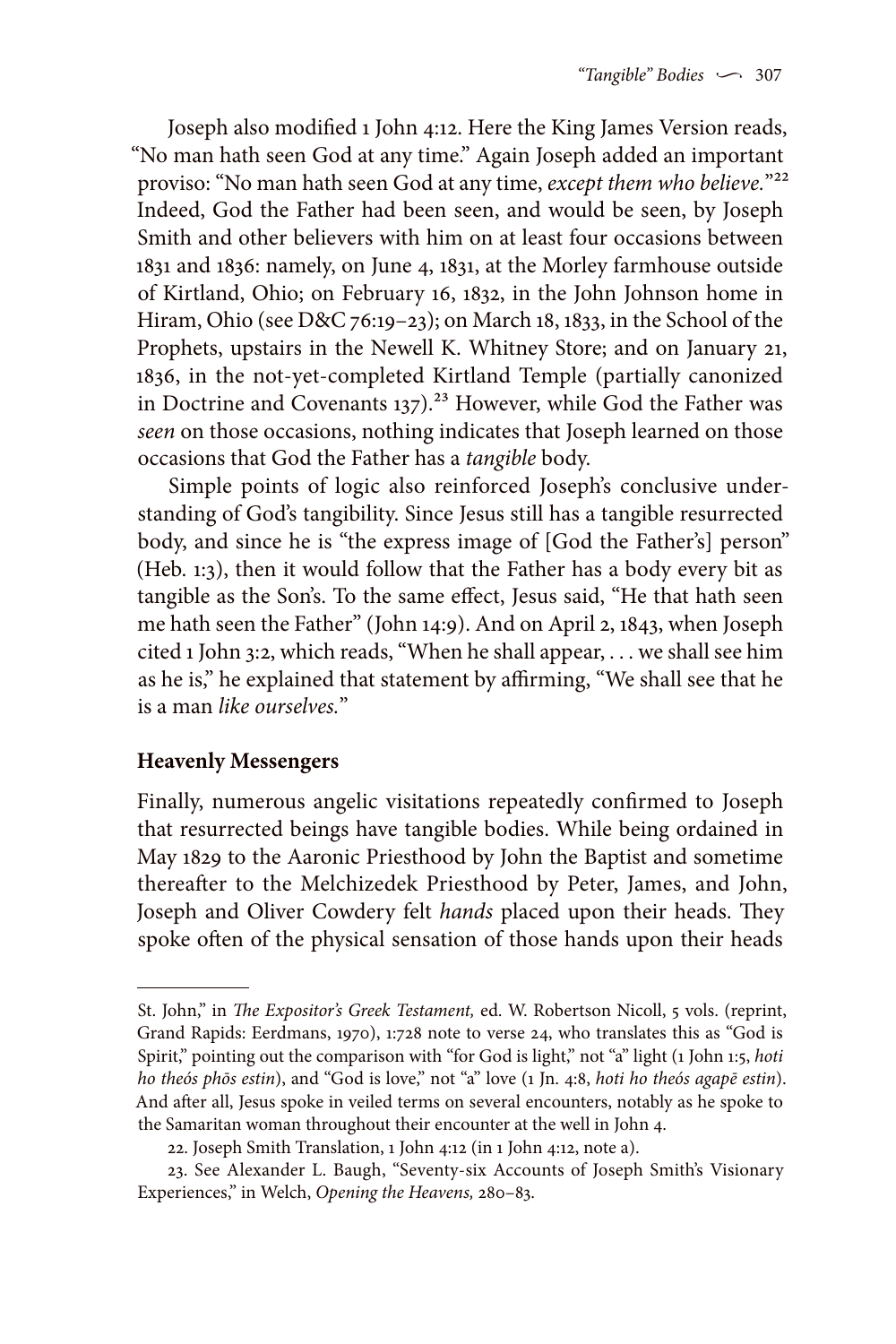and the impression upon their souls as priesthood powers were conferred upon them. Seventy such statements are readily compiled at the end of a chapter in *Opening the Heavens* by Brian Q. Cannon.<sup>24</sup> These statements were made between 1829 and 1848, mainly by Joseph Smith and Oliver Cowdery but also by twenty-five other people who could have heard Joseph or Oliver personally describing these supernal events. These documents speak generally and often mention Joseph and Oliver as being "authorized," given "authority," "commissioned," or "ordained," or as having the priesthood "conferred," "confirmed," or "bestowed" upon them as part of their "reception" of the high priesthood. While such words may well imply the transfer of authority by the laying on of hands, many of these accounts specifically mention the "hand" or "hands" that were placed on their heads to bestow upon them the power to administer the ordinances of the gospel of Jesus Christ.

For example, Oliver's 1833 patriarchal blessing speaks of him having been ordained to the lesser priesthood "by the *hand* of the angel in the bush," a reference to the angel John the Baptist; the blessing also makes reference to the holy priesthood being bestowed "under the *hands* of those [Peter, James, and John] . . . who received it under the hand of the Messiah."25 In 1836, Joseph spoke directly of "being ordained under the *hands* of the Angel,"26 and in 1836 he spoke of the messenger from heaven "having laid his *hands* upon us."27 In 1844 he said that the angel "laid his *hands* upon my head."28 Oliver Cowdery similarly testified in 1834 that they received "under [the angel's] *hand* the holy priesthood"29 and in 1836 that it was bestowed on them "by the laying on of the *hands*  of those who were clothed with authority."<sup>30</sup> Others such as Orson Pratt<sup>31</sup>

<sup>24.</sup> Brian Q. Cannon and BYU Studies Staff, "Documents of the Priesthood Restoration," in Welch, *Opening the Heavens,* 247–79. See also several passages in the Book of Mormon; for example, the report that Jesus "touched" all of the twelve Nephite disciples (3 Ne. 18:38) and "laid his hands upon them" and gave them "power that to him upon whom ye shall lay your hands, ye shall give the Holy Ghost" (Moro. 2:1-2).

<sup>25.</sup> Document 8, in Cannon, "Priesthood Restoration," 251.

<sup>26.</sup> Document 11, in Cannon, "Priesthood Restoration," 253.

<sup>27.</sup> Document 12, in Cannon, "Priesthood Restoration," 253.

<sup>28.</sup> Document 19, in Cannon, "Priesthood Restoration," 258.

<sup>29.</sup> Document 20, in Cannon, "Priesthood Restoration," 259.

<sup>30.</sup> Document 25, in Cannon, "Priesthood Restoration," 262.

<sup>31.</sup> Document 39, in Cannon, "Priesthood Restoration," 267; Document 40, in Cannon, "Priesthood Restoration," 268.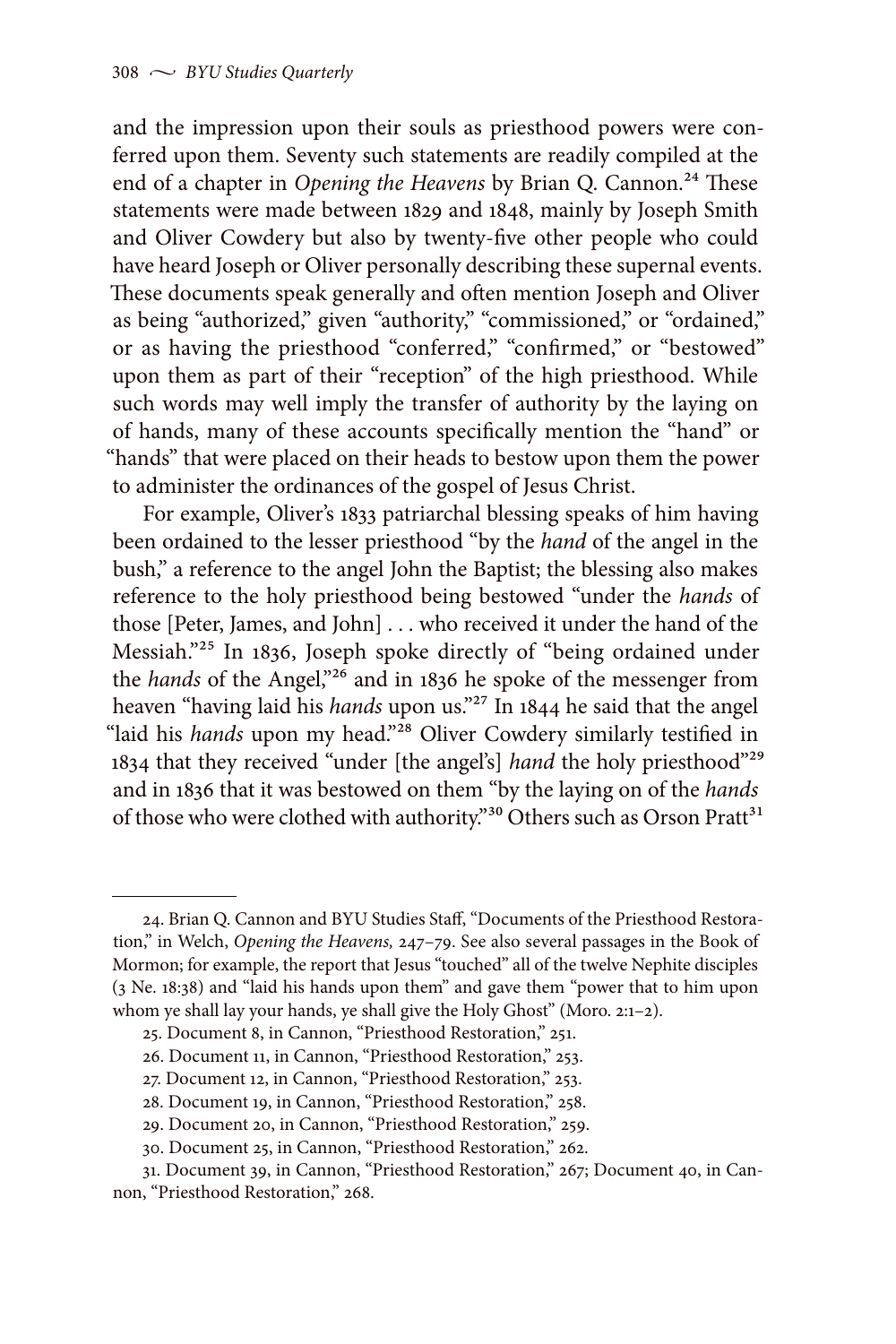(1840; 1848), John Taylor<sup>32</sup> (1840), Orson Hyde<sup>33</sup> (1841; 1842), George J. Adams<sup>34</sup> (1849), Warren Foote<sup>35</sup> (1842), William I. Appleby<sup>36</sup> (1848), and Brigham Young<sup>37</sup> (1847) mentioned particularly the *hands* under which the powers and keys of the priesthood were restored. As these hands were felt by Joseph and Oliver on those occasions, they certainly experienced and never forgot the physical weight of those tangible hands upon their heads.

Even earlier, when Joseph first saw Moroni in 1823, he was immediately struck by this angel's body: "He had on a loose robe. . . . His hands were naked, . . . as were his legs, a little above the ankles. His head and neck were also bare. I could discover that he had no other clothing on but this robe, as it was open, so that I could see into his bosom. . . . His whole person was glorious beyond description, and his countenance truly like lightning" (JS–H 1:31–32). The materiality of Moroni's personhood was stunning to Joseph. In vivid details, he remembered this angel's hands, legs, ankles, head, neck, chest, and face. While Moroni and Joseph apparently did not touch each other on that first occasion, the two of them met on many other occasions. Moroni handed to Joseph (and Joseph returned to Moroni) several tangible physical objects. In these interactions, Joseph could well have touched or encountered Moroni's physical robe, fingers, and hands, although he never says so. But in order to tell whether or not a purported messenger was truly of God, Joseph counseled his followers on February 9, 1843, to extend a hand. Resurrected messengers from God, he said, will not shy away from such a request for a tangible confirmation, "and you will feel his hand" (D&C 129:4–5). The spirits of just men made perfect, however, will simply stand still, for they cannot deceive (129:7), while the devil will offer his hand, but "you will not feel anything" (129:8). From this it may well be implied that Joseph himself had used that test, with positive results, to separate good messengers from evil ones.

At the conclusion of his remarks on April 2, 1843, it is possible that Joseph was thinking of Moroni, John, and others who had visited him

<sup>32.</sup> Document 43, in Cannon, "Priesthood Restoration," 270.

<sup>33.</sup> Document 50, in Cannon, "Priesthood Restoration," 272; Document 51, in Cannon, "Priesthood Restoration," 272.

<sup>34.</sup> Document 55, in Cannon, "Priesthood Restoration," 274.

<sup>35.</sup> Document 58, in Cannon, "Priesthood Restoration," 275.

<sup>36.</sup> Document 63, in Cannon, "Priesthood Restoration," 276.

<sup>37.</sup> Document 70, in Cannon, "Priesthood Restoration," 279.